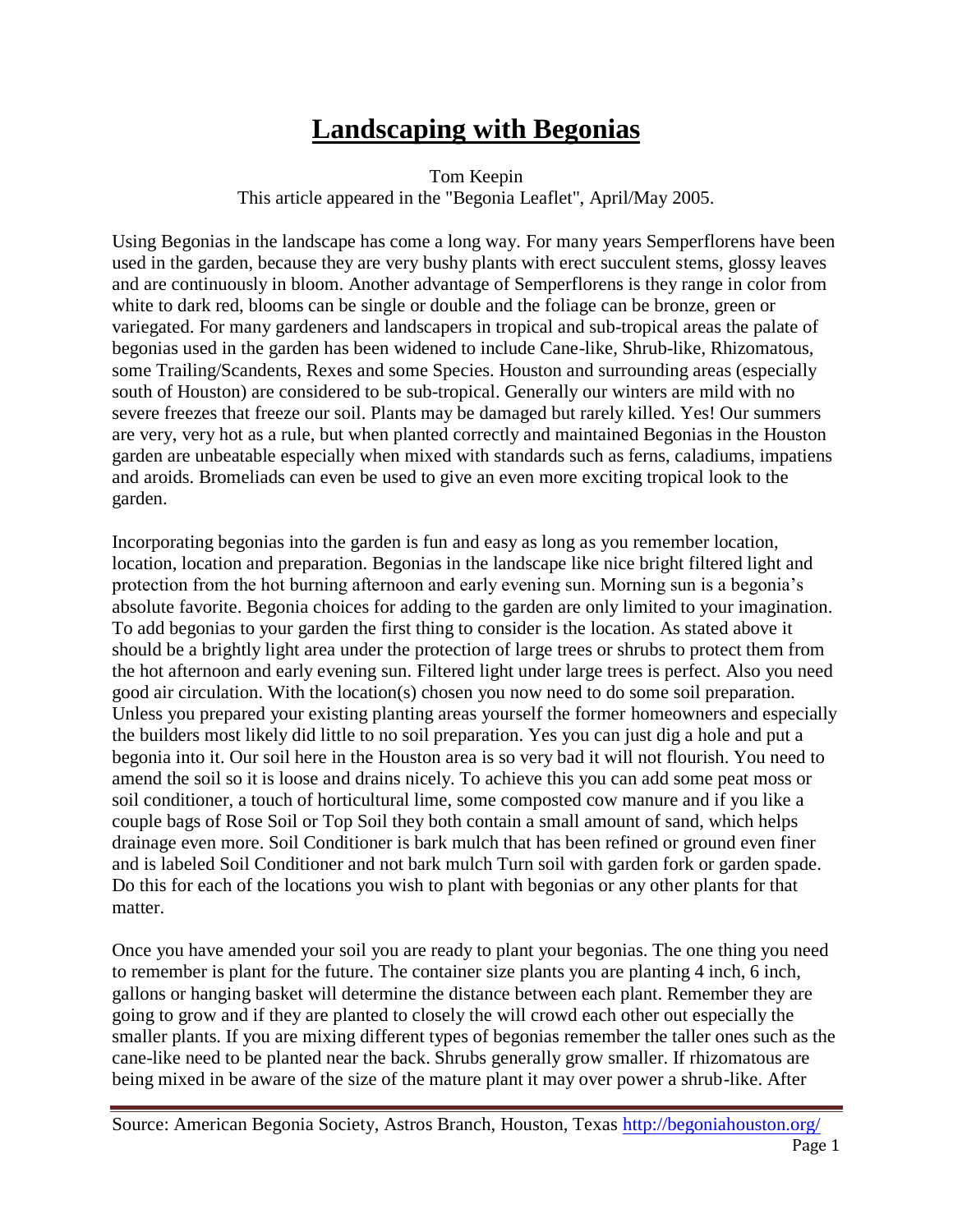planting you should mulch the newly planted begonias. Bark mulch can be purchased at your local nursery and used to mulch your bed. You can also use grass clippings. What is very nice is to use are grass clippings mixed with the leaves falling from your trees in the fall and winter. Oak tree leaves chopped up by a lawn mower are excellent and don't cost you anything.

Now that you have chosen your location, prepared the soil and planted your begonia selections you need to water them in. It is important to water them in. You can use plain water, but it is recommended you water them in with Root Stimulator/Starter Solution, Hasta Gro, fish emulsion, sea weed or a weak solution of your favorite fertilizer such as Peters 20-20-20, 20-10- 20, or Super Bloom (recommended strength).

To have happy healthy plants it is recommended that you feed your begonias in the garden with your favorite fertilizer be it chemical or organic at least once a month at full recommended strength. Every 2 weeks is most ideal. An extra benefit to your begonias would be to foliar feed them as well. You can foliar feed with Hasta Gro, fish emulsion (add a teaspoon or two of vanilla per gallon to eliminate the odor), sea weed or Spray and Gro. Most commercial fertilizers can be used as a foliar spray but check the manufacturer's directions to be sure and to get proper dilution rates.

Here are some plants that have been grown in Houston and surrounding area gardens with success:

### **Cane-Like:**

B. coccinea pink (hort), B. 'Irene Nuss', B. 'Kentwood', B. 'Silvermist', B. 'Symphony', B. 'Pink Shasta', B. 'Phantom' B. 'Ester Albertine', B. 'Winning Way', B. Bonanza', B. 'Jumbo Jet', B. 'Ross Swisher', B. 'Nokomis, B. 'Marguerite DeCola' B. 'Hannah Serr', B. 'Sophie Cecile', B. 'Ecanto Bronze', B. 'Pink Jade', B. 'Pinafore Sport, B. 'Tom Ment', B. 'Hazel's Front Porch', B. 'Dainty Spray', B. 'Lucerna', B. 'Rhapsody' and B. 'Orange Rubra'

## **Shrub-like:**

B. 'Dancing Girl', B. echinosepala, B. fisheri, B. 'Perfectiflora', B. 'Jean Pernet'. B. 'Medora', B. 'Concord', b. 'Argenta-guttata', B. 'Selover'and B. 'Lois Burke'. B. 'Panasoffkee' and B. 'Withlacoochee' are indeed shrubs but can be used as ground covers

#### **Rhizomatous:**

B. 'Joe Hayden'', B. 'Erythrophylla' , B. 'Green Velvet', B. 'Black Velver', B. 'Kit Kat', B. 'Edge of Sunset'. B. 'Passing Storm', B.' Mustang', B. 'Sir Percy', B. 'Leopon', B. nelumbiifolia, B. popenoei, B 'Palomar Prince', B. heraclifolia (several variations are in cultivation), B. 'Aquamarine', B. 'Ethel Bee', B. 'Plumb Georgous', B. Earl-E-Bee, B. 'Cachuma', ( B. imperialis , B. 'Silver Jewel', B. 'Silver Emblem' make great ground covers when planted among rocks under the extra protection of shrubs). B. 'Manus' also makes a very

Source: American Begonia Society, Astros Branch, Houston, Texas<http://begoniahouston.org/>